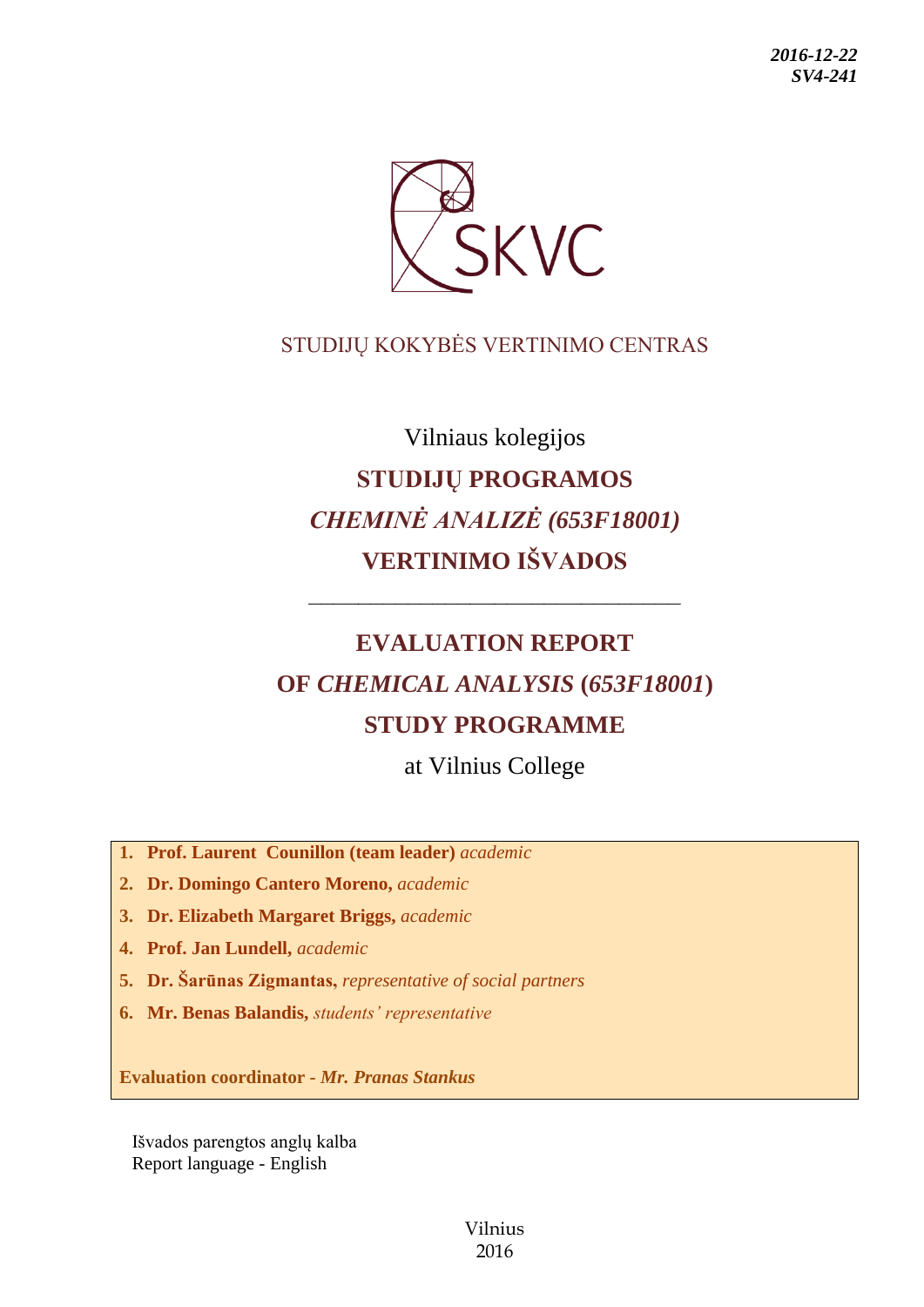| Studijų programos pavadinimas                           | Cheminė analizė                        |
|---------------------------------------------------------|----------------------------------------|
| Valstybinis kodas                                       | 653F18001                              |
| Studijų sritis                                          | Fiziniai mokslai                       |
| Studijų kryptis                                         | Analizinė chemija                      |
| Studijų programos rūšis                                 | Koleginės studijos                     |
| Studijų pakopa                                          | Pirma                                  |
| Studijų forma (trukmė metais)                           | Nuolatinė (3)                          |
| Studijų programos apimtis kreditais                     | 180                                    |
| Suteikiamas laipsnis ir (ar) profesinė<br>kvalifikacija | Analizinės chemijos bakalauro laipsnis |
| Studijų programos įregistravimo data                    | 2013-06-30                             |

## **DUOMENYS APIE ĮVERTINTĄ PROGRAMĄ**

### **INFORMATION ON EVALUATED STUDY PROGRAMME**

–––––––––––––––––––––––––––––––

| Title of the study programme                           | <b>Chemical Analysis</b>                         |
|--------------------------------------------------------|--------------------------------------------------|
| State code                                             | 653F18001                                        |
| Study area                                             | Natural sciences                                 |
| Study field                                            | Analytical<br>Chemistry                          |
| Type of the study programme                            | College studies                                  |
| Study cycle                                            | First                                            |
| Study mode (length in years)                           | Full time (3)                                    |
| Volume of the study programme in credits               | 180                                              |
| Degree and (or) professional qualifications<br>awarded | Professional Bachelor of Analytical<br>Chemistry |
| Date of registration of the study programme            | June $30^{th}$ 2013                              |

© Studijų kokybės vertinimo centras

The Centre for Quality Assessment in Higher Education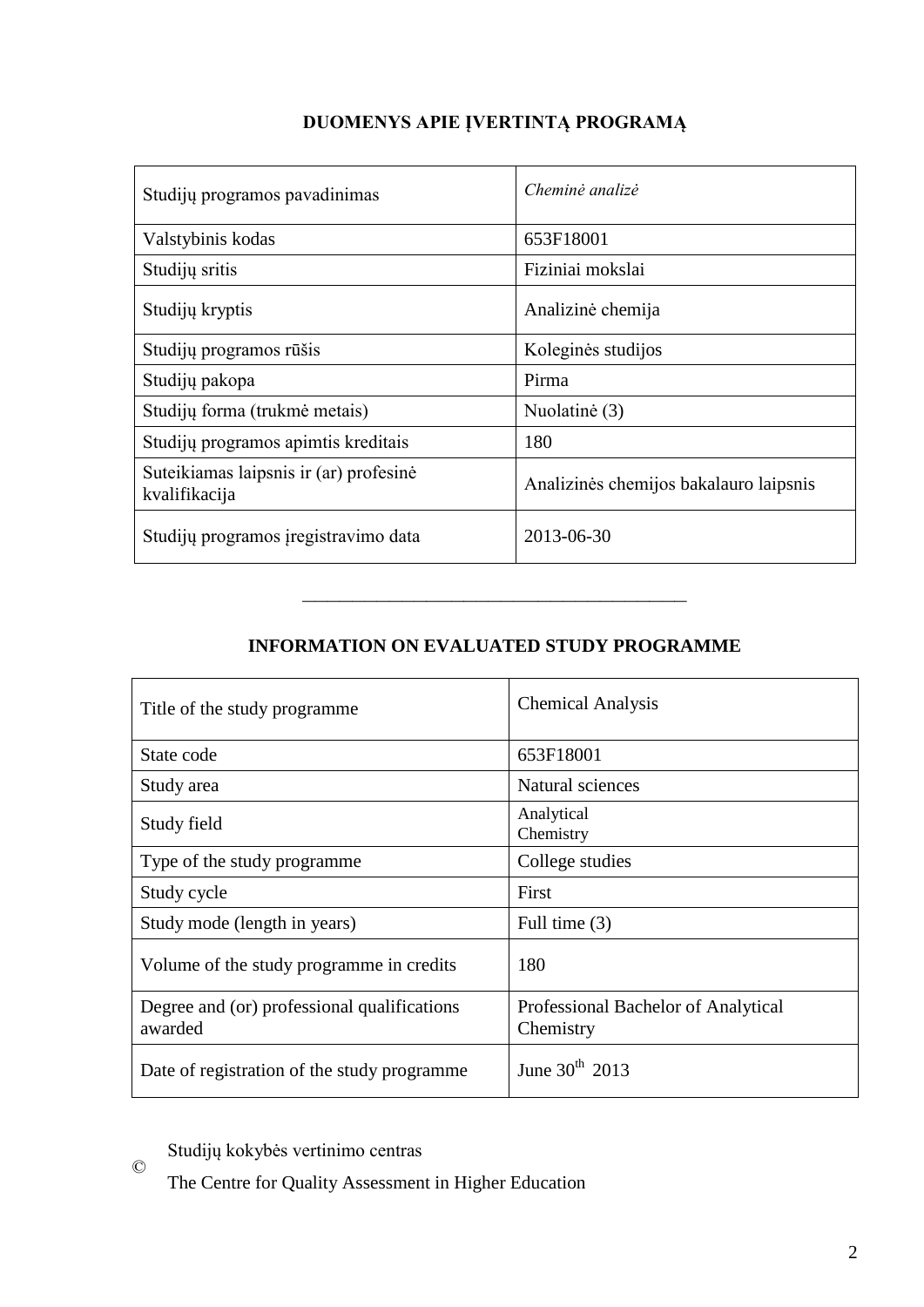| 1.3. Background of the HEI/Faculty/Study field/ Additional information5 |  |
|-------------------------------------------------------------------------|--|
|                                                                         |  |
|                                                                         |  |
|                                                                         |  |
|                                                                         |  |
|                                                                         |  |
|                                                                         |  |
|                                                                         |  |
|                                                                         |  |
|                                                                         |  |
|                                                                         |  |
|                                                                         |  |
|                                                                         |  |

## **CONTENTS**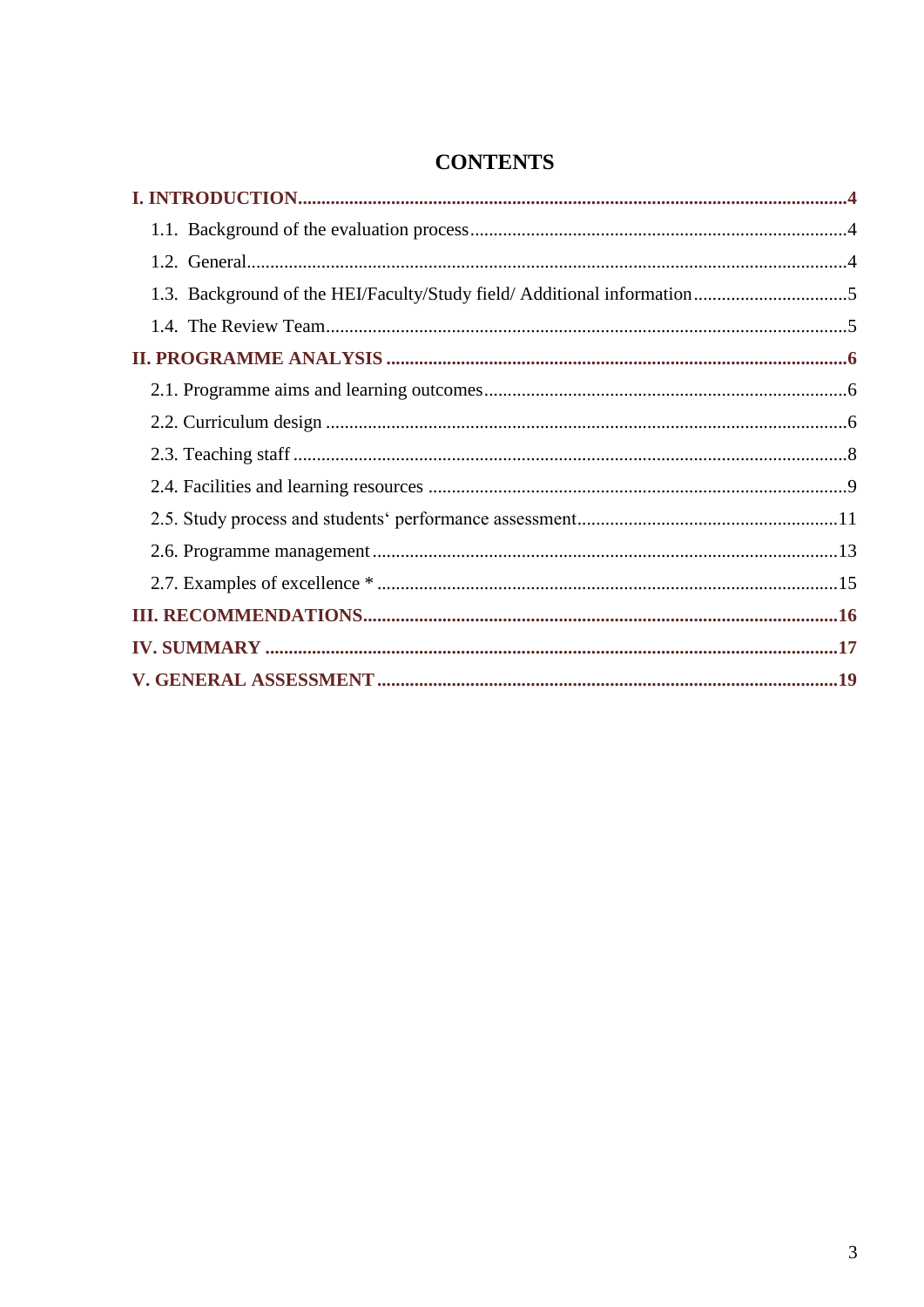#### <span id="page-3-0"></span>**I. INTRODUCTION**

#### <span id="page-3-1"></span>*1.1. Background of the evaluation process*

The evaluation of on-going study programmes is based on the **Methodology for evaluation of Higher Education study programmes,** approved by Order No 1-01-162 of 20 December 2010 of the Director of the Centre for Quality Assessment in Higher Education (hereafter – SKVC).

The evaluation is intended to help higher education institutions to constantly improve their study programmes and to inform the public about the quality of studies.

The evaluation process consists of the main following stages: *1) self-evaluation and selfevaluation report prepared by Higher Education Institution (hereafter – HEI); 2) visit of the review team at the higher education institution; 3) production of the evaluation report by the review team and its publication; 4) follow-up activities.* 

On the basis of external evaluation report of the study programme SKVC takes a decision to accredit study programme either for 6 years or for 3 years. If the programme evaluation is negative such a programme is not accredited.

The programme is **accredited for 6 years** if all evaluation areas are evaluated as "very good" (4 points) or "good" (3 points).

The programme is **accredited for 3 years** if none of the areas was evaluated as "unsatisfactory" (1 point) and at least one evaluation area was evaluated as "satisfactory" (2 points).

The programme **is not accredited** if at least one of evaluation areas was evaluated as "unsatisfactory" (1 point).

#### <span id="page-3-2"></span>*1.2. General*

The Application documentation submitted by the HEI follows the outline recommended by the SKVC. Along with the self-evaluation report and annexes, an addendum to the SER report was provided by the HEI before the site visit presenting the most recent numbers on students' admittance and graduation, a list of final thesis themes, and additional information on employment by the area of activity of graduates in 2016 and the results of the graduate employment survey. All this data was available only much later than the time of the SER was originally submitted. No additional documents besides the abovementioned ones have been provided during and/or after the site-visit.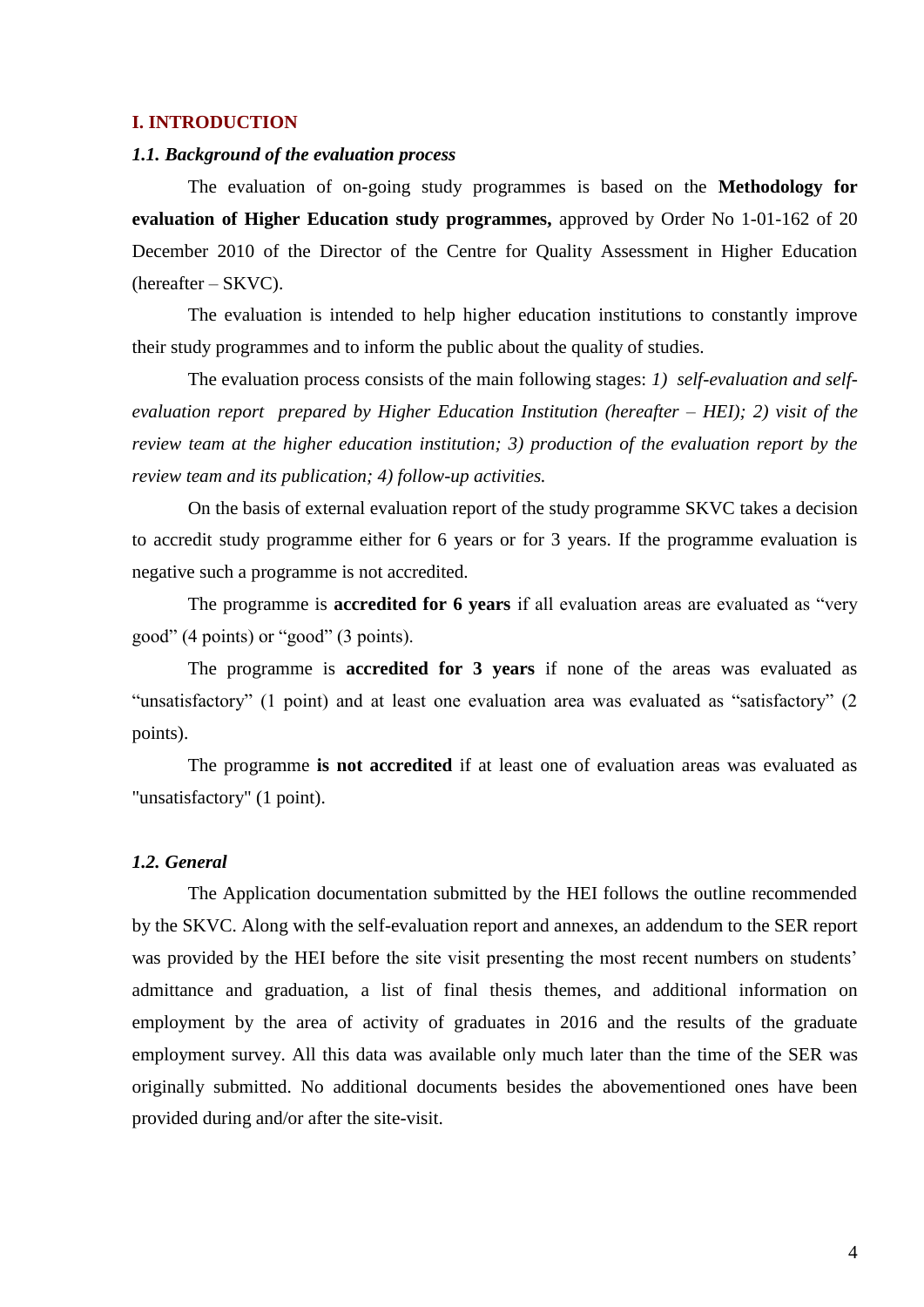#### <span id="page-4-0"></span>*1.3. Background of the HEI/Faculty/Study field/ Additional information*

Vilniaus Kolegija is an accredited state higher education institution of the Republic of Lithuania, which provides professional higher education, develops applied research and professional arts. Vilniaus Kolegija was established in the period of 2000-2003 by combining 9 separate specialized higher schools after the implementation of the Law on Higher Education of the Republic of Lithuania that legitimated a binary system of higher education in Lithuania. Vilniaus Kolegija is one of the largest among other professional higher education institutions of Lithuania.

There are seven faculties in Vilniaus Kolegija (Faculty of Electronics and Informatics, Faculty of Economics, Faculty of Business Management, Faculty of Health Care, Faculty of Pedagogy, the Faculty of Arts and Creative Technologies and Faculty of Agrotechnologies), and since October 1, 2015 the HEI has offered 45 study programmes in all areas of studies, with close to 6800 students and involving about 470 teachers. In all study programmes of the HEI expected learning outcomes have been formulated and the provisions of European Credit Transfer and Accumulation System have been implemented.

The *Chemical Analysis* study program is run within the Faculty of Agrotechnologies and mainly by the Department of Chemistry. The Faculty of Agrotechnologies is the main body responsible for organizing the ongoing studies, applied research activities carried out by groups of the related study fields, teaching and learning quality assurance and the Faculty activity planning process. The *Chemical Analysis* study programme has been previously accredited by Order of the Director of the Centre for Quality Assessment in Higher Education No SV6-46 "On the Procedure for the Evaluation and Accreditation of Study Programmes" on  $20<sup>th</sup>$  of June, 2013.

#### <span id="page-4-1"></span>*1.4. The Review Team*

The Review Team was completed according *Description of experts' recruitment*, approved by order No. 1-01-151 of Acting Director of the Centre for Quality Assessment in Higher Education. The Review Visit to HEI was conducted by the team on  $9<sup>th</sup>$  of November, 2016*.*

- **1. Prof. Laurent Counillon (team leader)** Professor in University Nice Sophia Antipolis (France);
- **2. Dr. Domingo Cantero Moreno,** University of Cadiz, Science Faculty (Spain);
- **3. Dr. Elizabeth Margaret Briggs,** Retired Head of the School of Chemical and Life Sciences, University of Greenwich (United Kingdom);
- **4. Prof. Jan Lundell,** Professor, Head of the Department of Chemistry, University of Jyväskylä; Director of the Central Finland LUMA (STEM) Center (Finland)**;**
- **5. Mr. Šarūnas Zigmantas,** Head of QC sector at *TEVA Pharmaceutical Industries Ltd.* (Lithuania);
- **6. Mr. Benas Balandis,** Student of Master programme in Chemistry at Lithuanian university of health and sciences (Lithuania).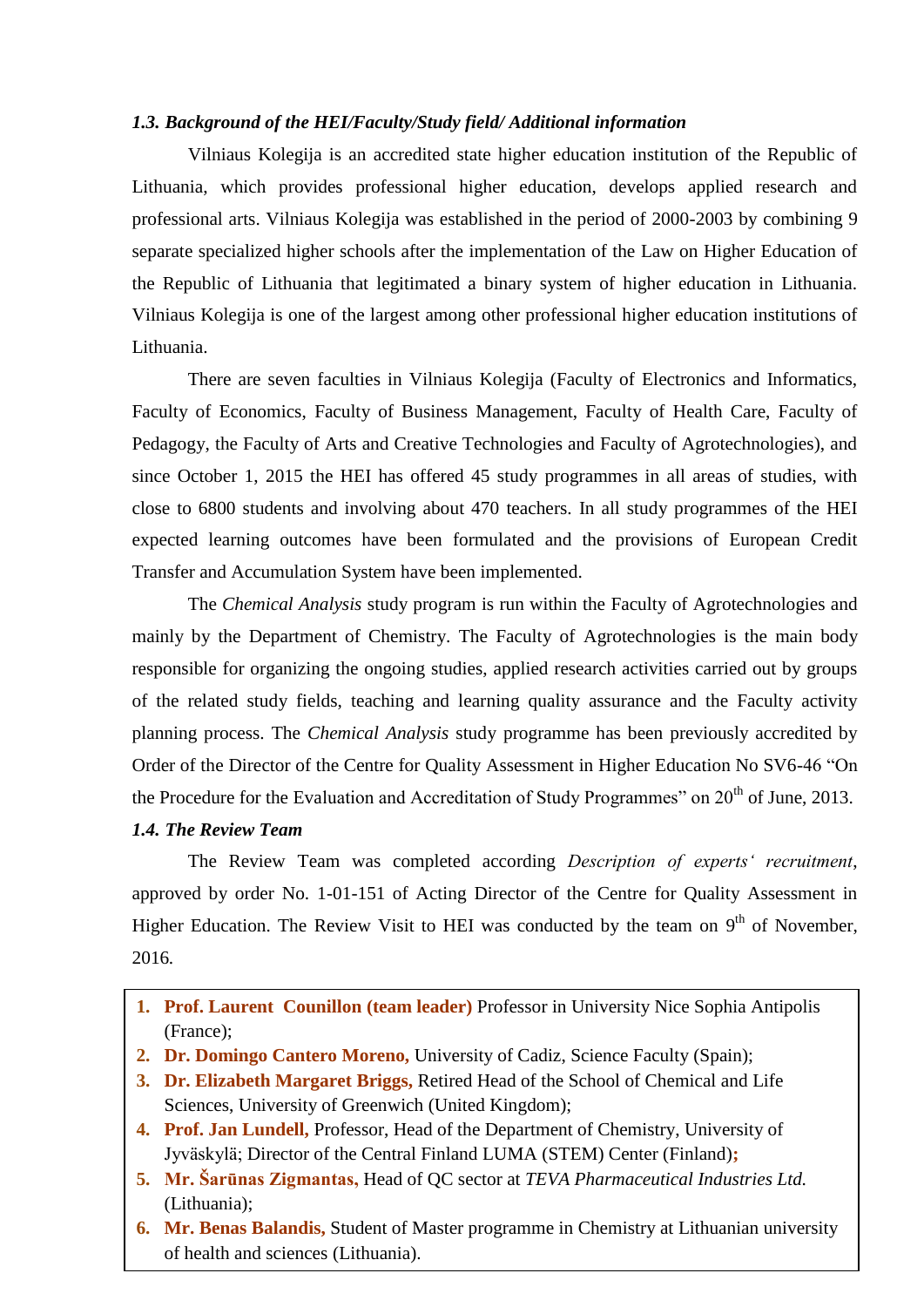#### <span id="page-5-0"></span>**II. PROGRAMME ANALYSIS**

#### <span id="page-5-1"></span>*2.1. Programme aims and learning outcomes*

The programme aims and learning outcomes are well defined, clear and publicly accessible. The subject learning outcomes are well connected with the programme aims following the HEI's mission to train practice-oriented professionals which fulfil the economic and social needs and wants of the Vilnius region and the whole of Lithuania. The necessity of the programme and the adaptability of the learning outcomes for the surrounding labour market and the possible further education study paths are highlighted in the SER as well in the words of stakeholders and graduates during the Review team visit at the HEI. The recent stakeholder's survey reaches the same conclusions and identifies the graduates from the programme as skilled and wellrecognised in the labour market.

The programme aims and subject learning outcomes are consistent with the type and level of studies and the level of qualification offered. The learning outcomes have been classified in four areas of skill and competence development: knowledge and application of knowledge, ability to conduct tests, special skills, and social skills. These learning outcome areas reflect the needs and requests presented to the graduates when entering the labour market. These areas of skills and competences are also necessary to perform in the changing and multidisciplinary laboratorybased activities.

The main target for the programme is to educate professionals whom are applicationoriented, have skills in laboratory practises, and have scientific knowledge and insights on technological aspects of practical laboratory environment tasks. As the labour market is migrating towards an increasing need of analytical chemistry specialists, technologists and technicians, and laboratory assistants, for which the current programme and its content is well prepared to answer.

#### <span id="page-5-2"></span>*2.2. Curriculum design*

The objective of the study programme is based on general educational purposes and principles, Provisions for Quality Assurance in Higher Education, Descriptors of learning outcomes for the first study cycle, competences defined by the Lithuanian Qualifications Framework (level 6), Description of Chemistry Study Field and the Chemistry EuroBachelor Descriptor. The objective of the programme is consistent with the requirements of the abovementioned documents and guarantees education that corresponds to legal acts requirements for specialist training established by the Republic of Lithuania.

The extent of the programme is 180 ECTS units which are shared between general subjects (18 ECTS), subjects in the study field including practise and specialisation subjects (153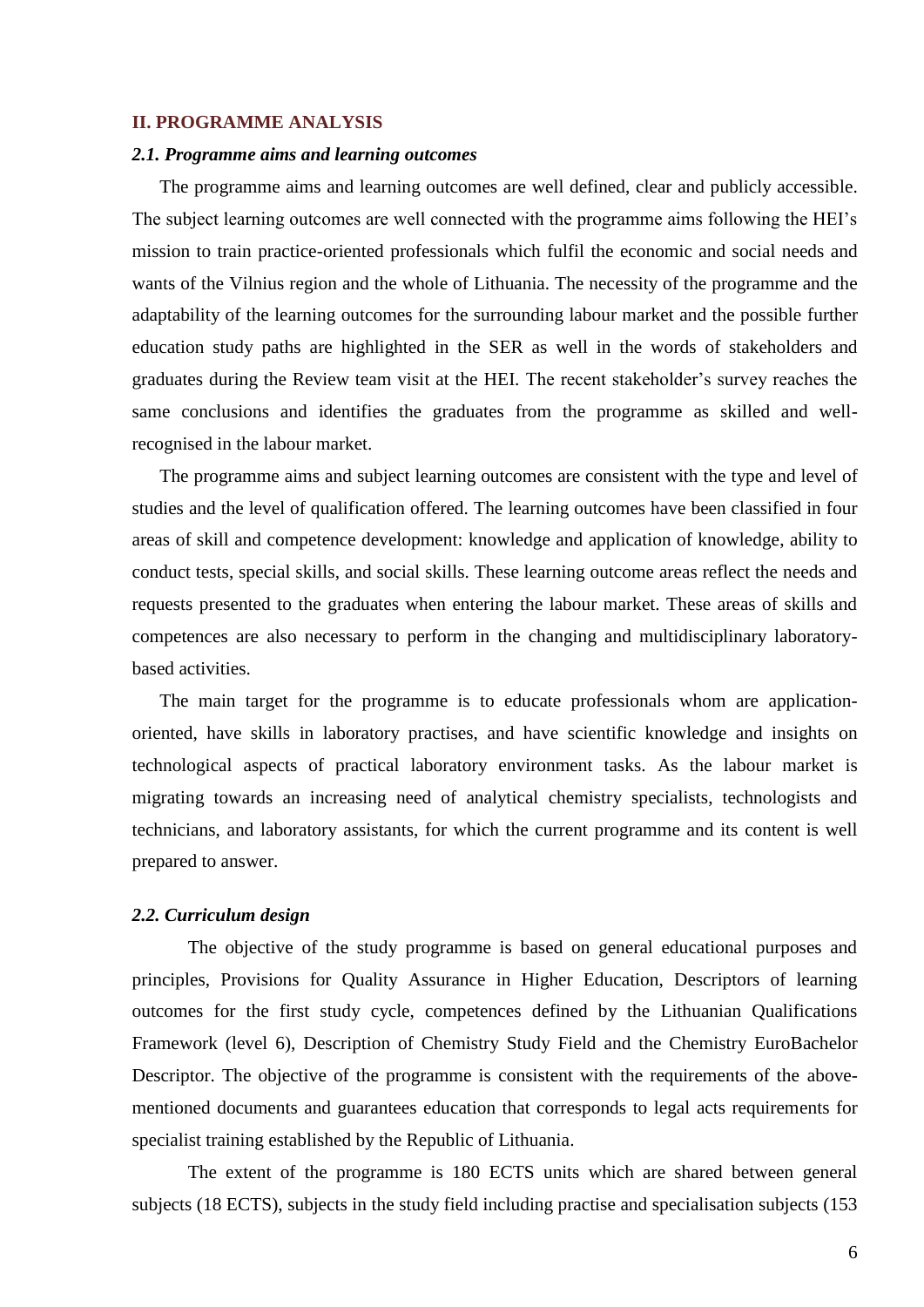ECTS) and optional studies (9 ECTS). The subject content of the three-year professional bachelor degree is in compliance with the Lithuanian legislative demands, and it also is in line with the European higher education standards for a three-year bachelor degree programme.

The study subjects are spread evenly thorough the whole three years of study starting from basic knowledge and skills towards specialised contents within the two specialisation areas of *Chemical testing* and *Biochemical testing*. The latter title has been changed following the recommendations of the previous assessment of the study programme. The content and methods are adequate to provide the knowledge, skills and competences needed on the labour market, and they are also adequate to support further higher-level education progress, if that is the chosen approach by the graduates after concluding the programme.

The content of the courses, experimental hands-on sessions, practises with industrial partners and in laboratory environments of collaboration partners support the achievement of learning outcomes and demands. Especially, the compulsory practises underline the connection with industrial environment, and provide valuable insight on laboratory experiences in real life surroundings. Various study methods are applied to achieve the subject learning outcomes. They are chosen in accordance with the intended learning outcomes, the form of activities (lectures, workshops, practical classes, etc.), themes of the study subjects, and level of the result taxonomy (knowledge, comprehension, application, analysis, synthesis and evaluation). Most of them involve students as active learners.

The development of the curriculum involve feedback from the stakeholders and the alumni, and there is a clear top-to-bottom view on the practises and possibilities of curriculum development, as evidenced by the interviews between the Review Team and various staff and stakeholder representatives.

The content of the programme does reflect the latest achievements and technologies in the field of laboratory-based testing. However, since the area of education is highly affected by developments and technological advances as well as legislative changes, there is a need for constant reflection of curriculum contents and learning outcomes. For example, based on the interviews, the European level legislative actions like REACH and CLP in chemical safety should be incorporated in the curriculum in order to give the students an overview on European level actions together with Lithuanian ones. Nevertheless, the Review Team welcomes the role of health and safety issues in the beginning of the study programme, which is essential in training laboratory specialists.

During the site visit the students and alumni brought forward comments of including more genetics and biochemistry into the curriculum, especially in the *Biochemical testing*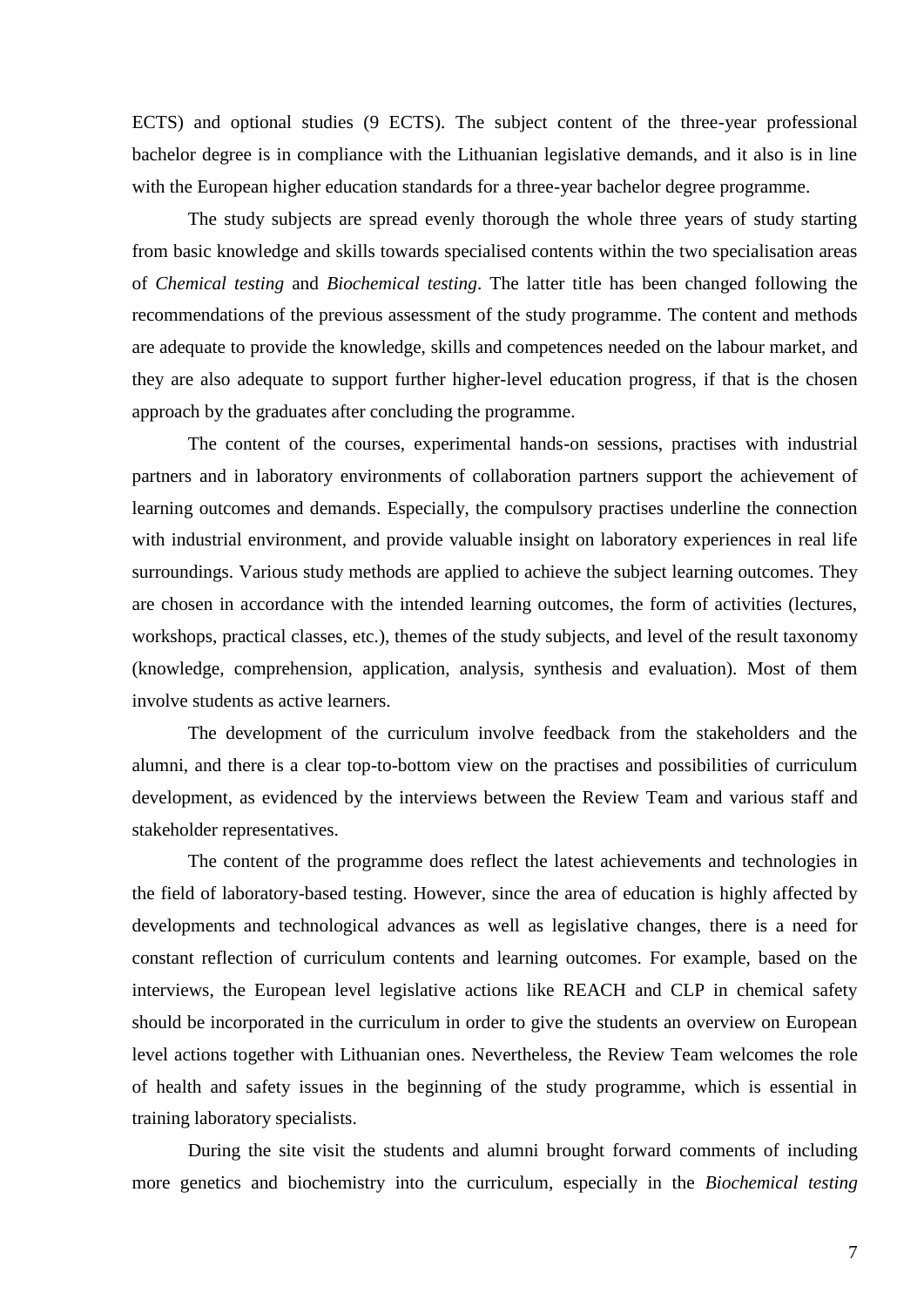specialisation. These comments could reflect the changing depends in biochemical analytics in the industry and official reference laboratories, and as such they should be reflected upon as possible ways to develop future working skills.

#### <span id="page-7-0"></span>*2.3. Teaching staff*

The Faculty staff consists of academic staff, administration and other employees needed for carrying out activities of the Faculty. A majority of teachers (71 %), working in the study programme, work full time, others (29 %) are people invited from the social partners' and other institutions. Some of the teachers are in parallel engaged in the occupational world and this enables the integration of innovation into the study process and helps ensure the applicability of theoretical knowledge in practice. The subjects of the *Biochemical testing* specialisation are taught by JSC Thermo Fisher Scientific Baltics employees and Vilniaus Kolegija teachers who carry out the training in a real working environment.

The Faculty academic staff meets the general requirements for the first cycle study programme set out in Order No  $V - 501$  of the Minister of Education and Science of the Republic of Lithuania "On the General Requirements for Degree Awarding First Cycle and Integrated Study Programmes" of 10 April 2010 (Official Gazette, 2010, No 44-2139; 2010, No 88-4676; 2011, No 9399; 2012, No 21-977, 24 November 2014, No 2014-17874).

All teachers working in the study programme hold at least a Master degree or a corresponding qualification of higher education and have three or more years of practical experience in the subject they teach. Altogether 18 teachers are involved in the Chemical analysis study programme; 4 of them are employed at the associate professor level and 14 of them are lecturers. The average teaching experience of permanent teachers is 19 years. Based on the SER and the interviews, the Unit has a clear strategic approach how to manage the staff turnover in the upcoming years.

Teachers' pedagogical experience reflects the long-standing practise to communicate, to collaborate with students and colleagues, to combine the needs of students with the study programme and subject learning outcomes, to apply flexible study methods for students of different abilities, to choose the appropriate subject-related information, and to prepare learning material. Therefore, the involved teaching staff is very adequate to ensure learning outcomes, the success of the study programme, and constant personal-like support to the students in their studies The latter was demonstrated in the interviews by the staff and students alike describing the study community as a "cosy family environment".

The huge teaching loads between 680 and 760 academic hours within the programme create a challenge to staff professional development, as well as efficient curriculum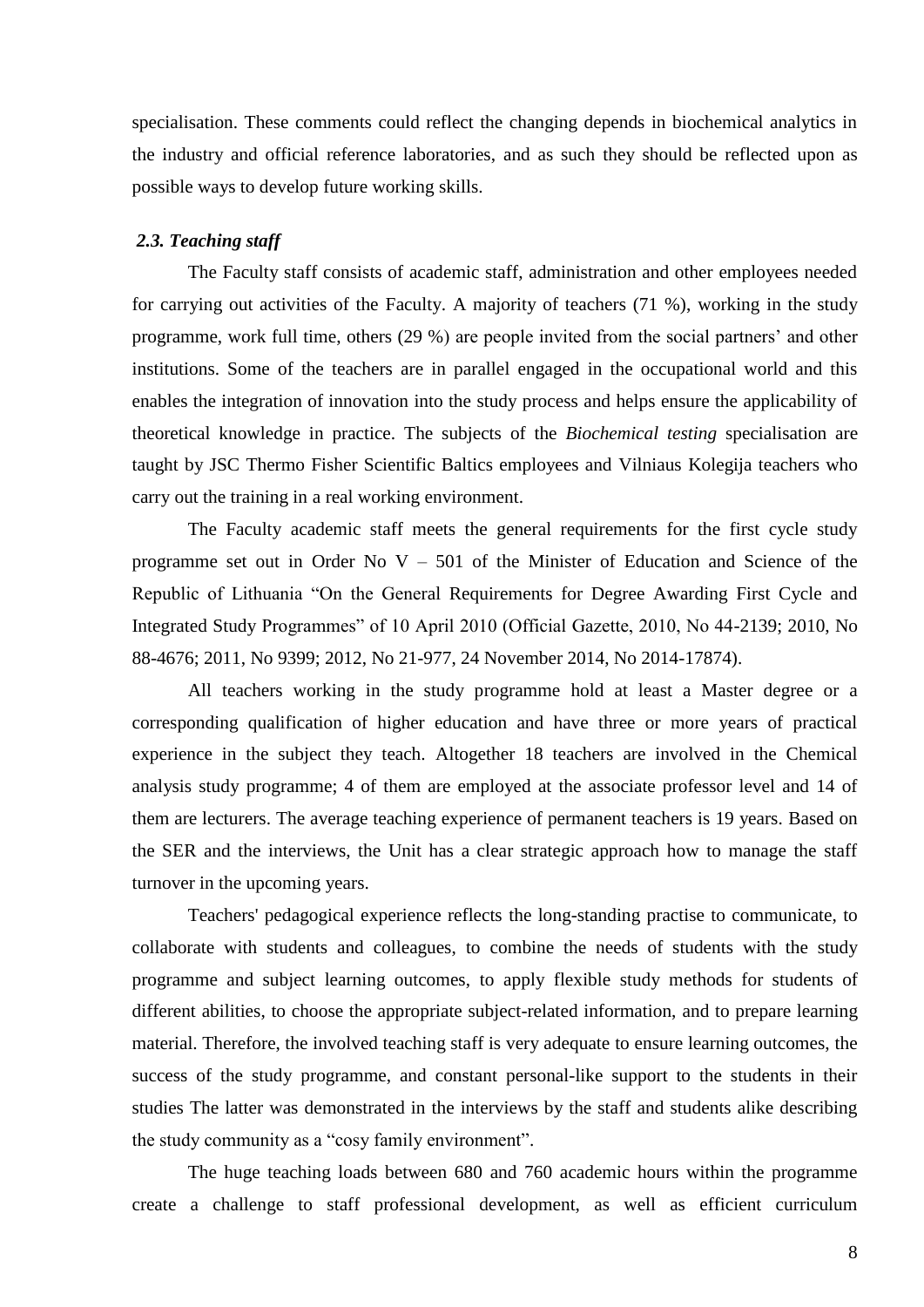development. According to the SER, teacher competence development is a continuous process and teacher professional development (courses, internships, conferences, projects, etc.) is planned and coordinated by the department and for each teacher according to individual needs. In 2014 a teacher professional development plan for 2014-2018 was prepared, and the Faculty administration encourages and supports qualification improvement. This, however, is mostly based on the interests of the teachers. Consequently, there should be a stepped-up Faculty level drive towards pedagogical training of teachers (especially in the field of ICT and virtual teaching technologies) and teaching in English. The latter is especially important since the SER identifies a 30 ECTS study programme in English, which is intended to attract foreign students. The HEI should make sure that the teacher qualifications match the offered foreign-language courses. Moreover, such skills and active involvement of language training would benefit also the students during their studies and make the offered study programme more diverse with respect to surrounding labour market. Also, enhanced teacher mobility to and from foreign companies and higher education institutions would support "home-internationalisation" of the Faculty.

The current professional development of teachers could benefit from a continuous working life-related practise within the industry or other higher education institutions similar to that offered to the students within the study programme. This would make the teachers more prereactive to the changing analytical methodology and method development in the labour market, in industry and in technology-offering companies, as well as in academic research. The statement made in the previous evaluation (the SKVC certificate No SV2-137 "On the Accreditation of Study Programmes" of 18 June 2013 and the Extract from the Expert evaluation findings No SV4-189, Paragraph 3.3.) "More actively participate in research and increase the number of doctoral degree holding teachers programme teachers engaged in scientific research" is still eligible to provide added value to the study programme and its realisation.

#### <span id="page-8-0"></span>*2.4. Facilities and learning resources*

There are seven faculties in Vilniaus Kolegija. Material facilities and premises can be used by students and teachers of all faculties, although study programmes are assigned to separate faculties. Material facilities play a great role in the implementation of *Chemical analysis* study programme. They are concentrated in the Faculty auditoriums, classrooms and laboratories equipped with learning tools, inventory and chemistry laboratory equipment necessary for lectures and student practical training. Social partners of the study programme provide access to their corporate material base for practical classes, professional practice and educational tours, as well as enable teacher professional internships. Therefore, basic needs for laboratory-based practises and training is available for the students of the programme. Nevertheless, as there are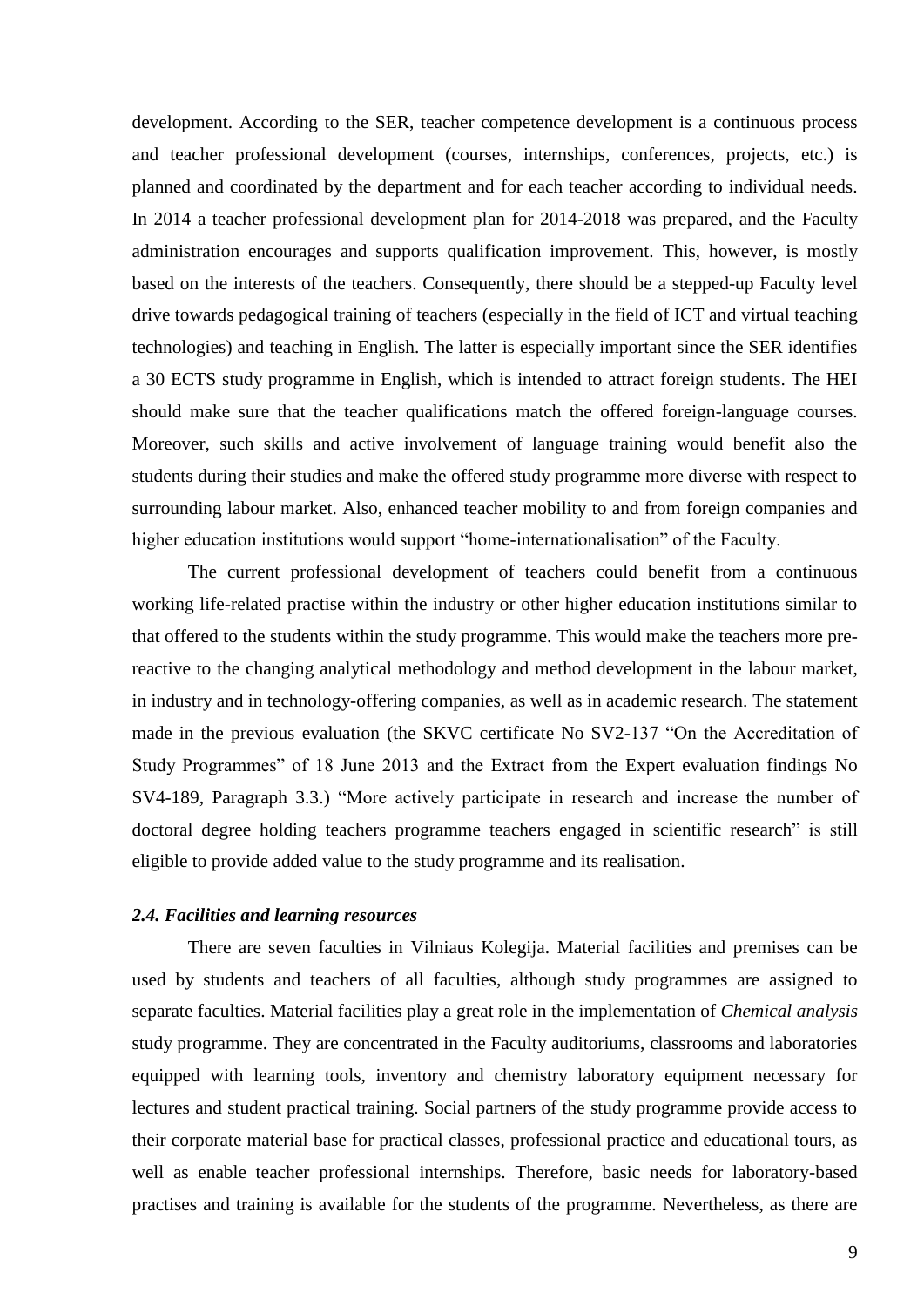plans to increase the number of students in the study programme it becomes a logistic planning issue to enable all students to access the same laboratory infrastructure as is now employed.

To carry out specialisation and final practice in real conditions, permanent contracts have been signed with national companies and other institutions and laboratories which have modern technological base or the latest chemistry laboratory equipment and available places for students' practice, and which are permitted to carry out chemical testing of the surface and underground water, sewage, air and stationary sources of air pollution emissions. In general, premises and infrastructure for studies are adequate both in size and quality.

The library at Vilniaus Kolegija consists of central library and seven faculty libraries. They provide students with all the books they need in their studies, so students can easily borrow them. Students have an access to various electronic databases where they can access scientific articles. There is also access to Lithuanian national electronic libraries, which extent the resources provided by Vilniaus Kolegija. On the other hand, the Review Team noted that the subject-specific literature in English language are basically restricted to University level textbooks whereas a broader and handbook-type literature would support the scientific development of the students in a more general sense. Such resources could also be incorporated as part of the group work, self-study and practical exercise activities. This would support the "home internationalisation" as well.

Based on the interviews with students and social partners, there is a lack of laboratory equipment besides the most common and basic equipment. Nevertheless, the quantity and quality of equipment in the laboratories are sufficient compared to the financial situation of the HEI and the practical realisation of the study programme. It was brought to the attention to the Review Team that there would be opportunities for the Faculty to obtain new analytical equipment from the social partners but that there are scarce financial opportunities to maintain such equipment in the student laboratories. Such opportunities need to be carefully considered whether these opportunities could be realised by some means, as novel equipment could also provide new opportunities for teacher and student-led research projects. The acquiring of high-performance equipment must also be reviewed in the light of collaborative tasks and projects with the social partners and in the benefit of the students' practice possibilities.

As there is a high importance of safety and health issues in the laboratory-based education and practise, there is a need to enforce the best practices also during the studies. The Review Team made a positive note of the practises observed during the visits to student laboratories. Nevertheless, the use of warning and information signs and markings should be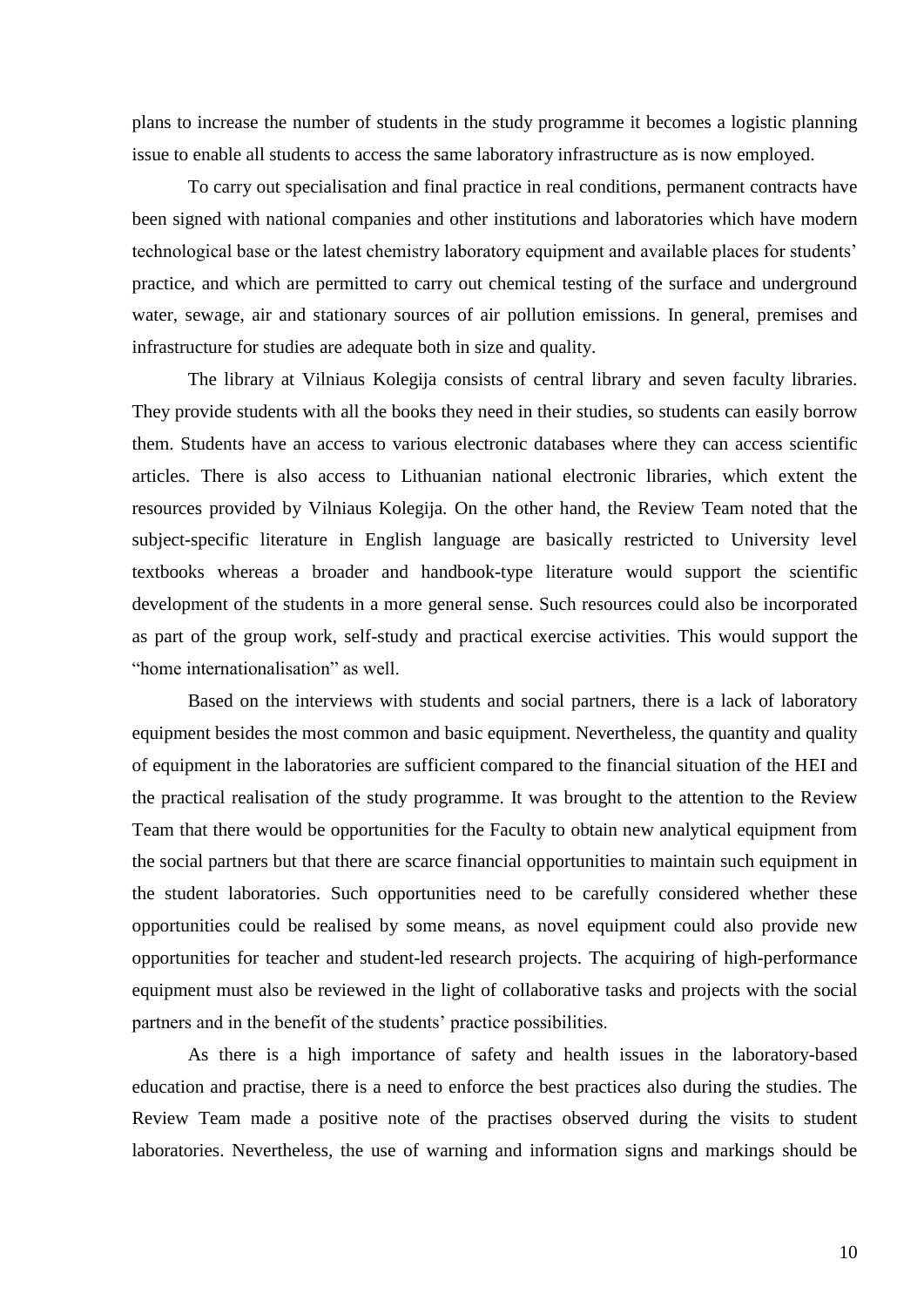more prevalent. Also, the availability of emergency showers is quite scarce based on the age of the building occupied by the Department of Chemistry.

#### <span id="page-10-0"></span>*2.5. Study process and students' performance assessment*

The common admission to the first cycle studies is organised and carried out, as well as the best secondary education graduates' succession is formed by the Lithuanian Higher Institutions Association for Organizing Joint Admission (LAMA BPO) in accordance with a mandate (TAR, 2014, No 17876) granted by Order of the Minister of Education and Science No V-1105 of 24 November 2014. The HEI has participated in the joint admission to higher education institutions (LAMA BPO) since 2005. The joint admission includes the main and additional admission. Student admission rules determine the general principles and procedures for persons, with at least secondary education, admission to the state-funded, self-funded, and self-funded with scholarship student places. The main criterion for admission is competition score. Calculating a competition score for physical sciences study field, which is used to draw the competition queue, the main weighting coefficient (0.4) is a maturity examination grade in Chemistry; Mathematics, Lithuanian Language and Literature maturity exam grades, as well as selectively Foreign Language/History/Physics/Information Technology/Biology examination or annual assessment weightings are 0.2. The weighting coefficients are in accordance with the coefficients set for the Chemistry field study programme. Additional points are given to international and national Olympiads I-III place winners. Therefore, the admission requirements are well-founded and clear.

The study process at Vilniaus Kolegija is regulated by study documents that are submitted on the HEI website: [https://www.viko.lt/studijos/studiju-dokumentai/.](https://www.viko.lt/studijos/studiju-dokumentai/) The study process schedule is concluded in accordance with the Academic Calendar for the academic year, approved by the Academic Council, and in compliance with the *Chemical analysis* study plan. The schedule indicates the time and duration of the theoretical teaching, practice, exam sessions, vacations, and preparation of the final thesis. The study process schedule is approved by the Dean, and is publicly available in the Faculty and on the Faculty website http://atf.viko.lt/lt/page/Studijuproceso-grafikas. The regular volume of one study year is 60 ECTS. The *Chemical analysis* study programme allocates 15 % of the programme scope for lectures, 30 % for practical classes, 8 % for consultation, 3 % for assessment, 44 % for selfstudy. The organisation of the study process is well balanced to ensure the provision of the programme and the achievement of the learning outcomes.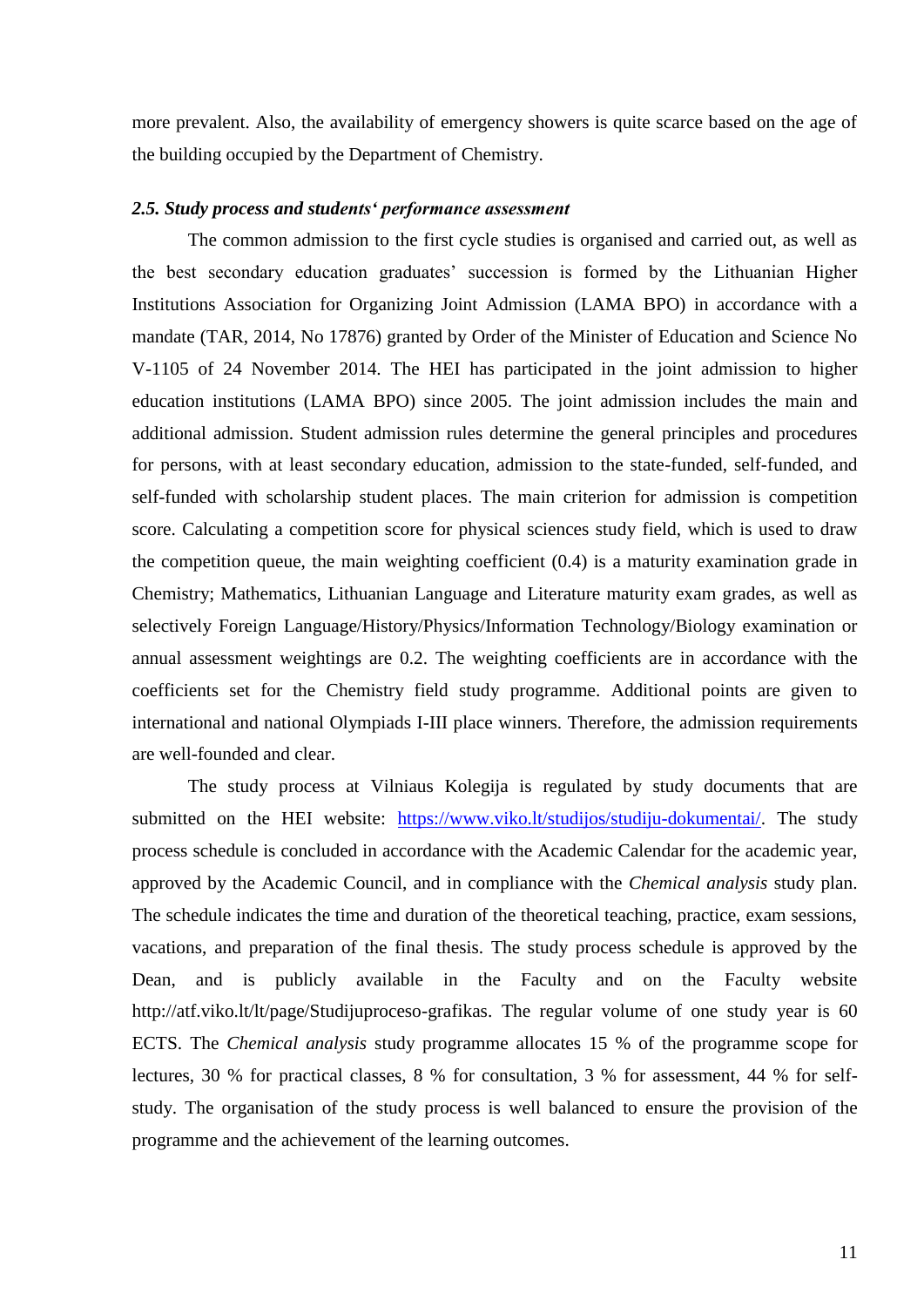The SER indicates innovative methods are integrated into studies in order to stimulate students' critical thinking and constructive learning. On the other hand, very scarce evidence is available from SER and from interviews with different target groups that assessment methods are developed in a consistent way to support the use of innovative learning methods, and how this is supported by in-house teacher development. Moreover, the use of ICT and virtual learning possibilities to engage different learners is not used in a systematic way. The study programme makes an impressive impact of planned, organised and realised formal educational programme, but since 44 % of the allocated study time is based on self-studying, more active guidance of the informal study processes could be sheltered.

The students interviewed felt very happy and satisfied about their studies and study programme. They are very motivated and target-oriented. They were especially highlighting the possibility of research work and practices at the student laboratories or in the Thermo Fisher Scientific company. Since the study programme aims for mid-level education needed by the industry, it could be advisable to increase practical exercises and hands-on training to support laboratory skills and competences valued by the industry. Also, the possibility of pursuing their final theses in industrial setting was regarded as a valuable aspect of the programme. It must be noted here that there is a good consistency in assessment practices of final theses, which is demonstrated by evaluation form and statements. The evaluation teams also contain members of social partners, which provide a good communication and information channel between the HEI and the social partners.

The international mobility within the study programme is quite low. One of the issues here is the small amount of agreements with European universities (only 3 agreements). The mobility possibilities should be enhanced especially since the students interviewed testify about the usefulness and motivational aspect of the exchange. Moreover, a more elaborate exchange programme could attract foreign students to the HEI, which should have also a positive impact on the language skills of students and teachers alike.

The assessment practices of students' performance are clear from the beginning of the courses. After the assessments, teachers hold discussions about the tests or colloquiums in order to give feedback on student achievements. Also, course development practices involve feedback to the students on how their earlier feedback have been taken into account. The latter is based on surveys where students can express their opinion and suggestions about courses and teachers. The clear and outspoken feedback practises enhance the good relationship between staff, teachers and students.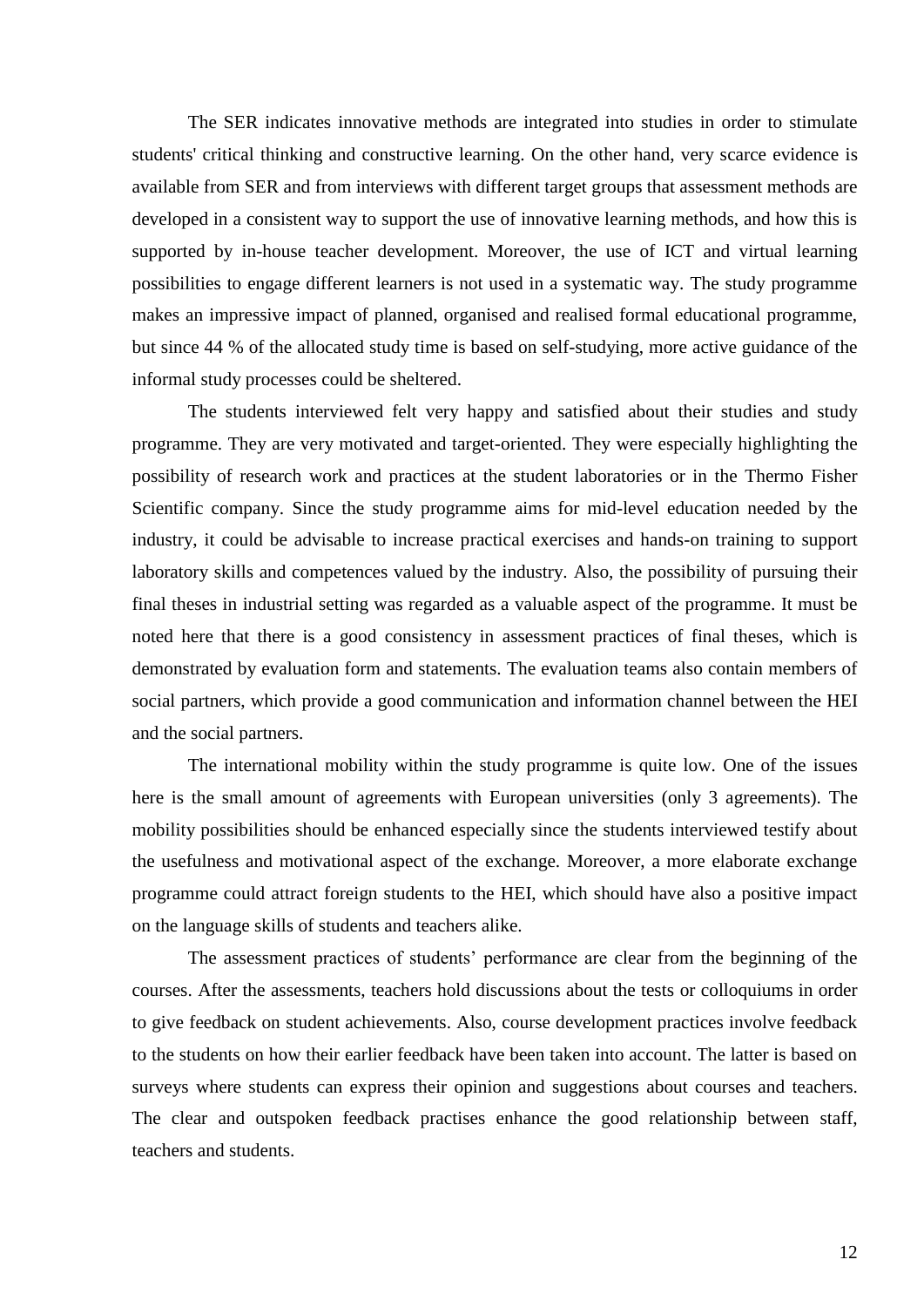#### <span id="page-12-0"></span>*2.6. Programme management*

Since 2013 the Vilniaus Kolegija has implemented the EU project "Quality Management System Development at VK" (No VP1-2.1.-ŠMM-04-K-02-023), which is aimed at improvement of the internal studies quality management system (ISQMS) model by supplementing it with EFQM (European Foundation for Quality Management) principles: policy and strategy, the impact on the public and process. During the project the ISQMS key documents - Quality Manual, Descriptions of procedures and the ISQMS integrated information system model have been developed http://www.viko.lt/kolegija/kokybes-uztikrinimas/kokybesdokumentai/. Vilniaus Kolegija as a higher education institution is responsible for the internal quality assurance system, its development, implementation and continuous improvement, because the HEI is accountable to students, academic staff, other stakeholders, the public and the state. The Vilniaus Kolegija internal quality assurance system is focused on the implementation of its mission, strategic goals and objectives.

The quality of the Chemical Analysis study programme is assessed in accordance with the Internal Study Programme Quality Assessment Procedure, approved by Order of the Academic Council No ATN-7 of 5 June 2013. The document lays down procedures for the evaluation of the quality of programmes which are intended to be carried out, and quality assessment and renewal procedures for already implemented study programmes. The activity of the Study Programme Committee is coordinated by the Chairman of the Committee. He plans and organises the activities of the Committee members; carries out the maintenance of material facilities, learning resources, staff recruitment and its professional development; ensures the assessment quality of students' final theses; organises students, graduates, employers and stakeholders' surveys on study quality assurance; analyses experience of similar study programmes abroad; carries out dissemination of innovations; cooperates with social partners on specialist training and development issues.

The Chemistry Department carries out surveys to gain information for quality assurance: "Teaching quality", "The quality of the final thesis supervisors' consultation", "Opinion of the Final Thesis Qualification Committee about the final thesis preparation and defence quality", "Students about projects", "Organisation of student self-study", etc. Survey results are available on the Faculty website: http://atf.viko.lt/lt/page/Chemine-analize. This data is constantly used to improve the study programme activities and practices. It is however, less evident that the same data is used on the management level to affect the strategic planning and personnel development plans. Based on the interviews and the SER this takes place on a less formal level but the Faculty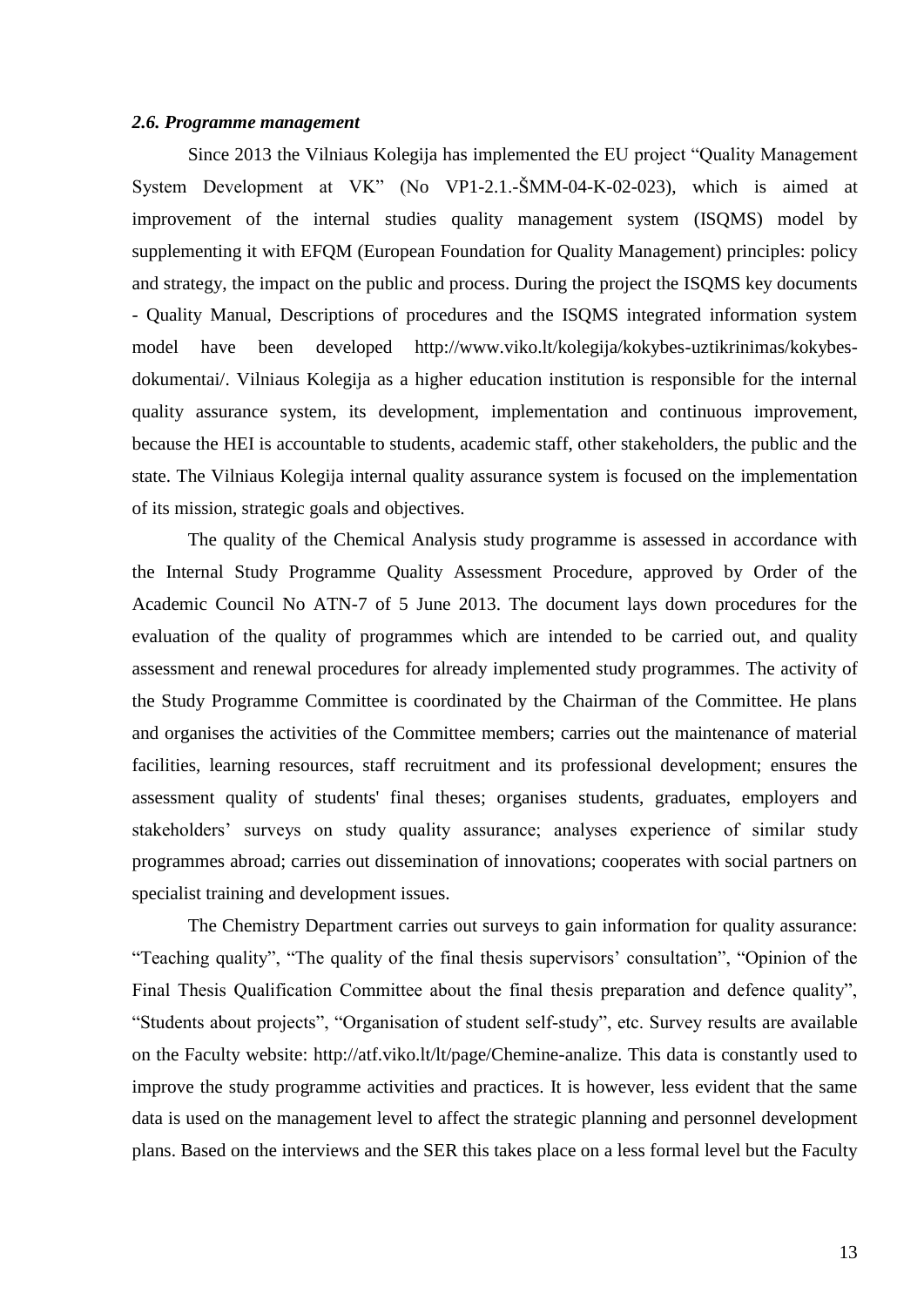could develop such practices as a standard management tool for strategic and strategy implication plan.

On the other hand, the data collected in surveys is used on a course level in a very efficient way to improve and develop the course content, teaching methods and learning outcome monitoring. As a strategic management approach the Faculty could adapt a way in which the good practices at the single course level would be extended to a more collaborative strategic bottom-to-top development tool. This could be a very effective approach in a unit where almost 30 % of the teaching staff is part-time teachers from other academic institutions or social partners.

All in all, the current quality assurance practises ensure a clear connection between strategic planning, study programme and personnel management and learning outcome monitoring for development purposes. One clear evidence of this is the fact, that was commented upon management and teacher interviews, that the Faculty is able to accommodate twice the number of students than what is the current intake, and the infrastructure and teaching resources could cope with the increase.

The strategic planning and reactive programme management have created a wellestablished interaction and shared responsibility scheme between the Department of Chemistry and the industry, especially Thermo Fisher Scientific. The collaboration does benefit the training programme and provides a very efficient way to introduce the students into practices and methods used in the industry. At the same time this raises questions of risk management since the collaboration is heavily dependent on ONE industrial collaborator. In the upcoming years the management of the study programme should take active stand on broadening the collaborative actions with the industry to ensure the future diversity of educated laboratory specialists.

The Review Team acknowledges the Vilniaus Kolegija, the Faculty of Agrotechnologies and the Department of Chemistry for a very well managed study programme, which provides a profound strategic vision and action plan of study programme development with respect to the needs and requirements of industry and employment of graduates. This was also evidenced by the stakeholders and social partners in the interviews giving credit to motivated and well-trained laboratory specialists. Moreover, the ownership of the SER among the staff, teachers and students in the unit was an impressive demonstration of mutual commitment and collaboration within the educational unit. However, the good practices in programme management and survey reactivity need to involve full-time and part-time teachers alike even more in the future, especially in support of the general subjects within the study programme.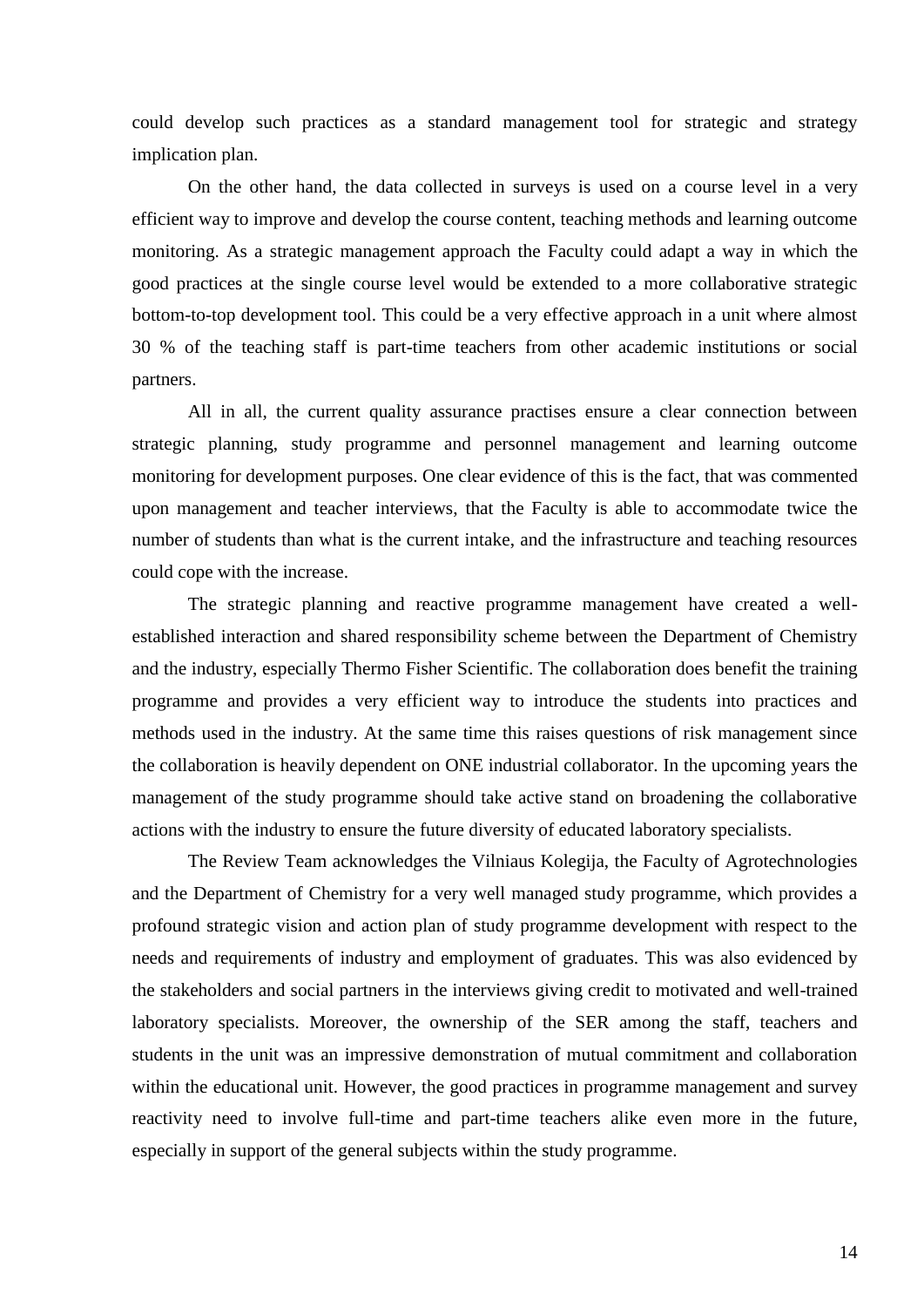#### <span id="page-14-0"></span>**2.7. Examples of excellence \***

\* if there are any to be shared as a good practice

The connection between curriculum design, strategic vision at the Faculty and Department levels and program management forms a combination ensuring a very effective educational development and teacher skill and competency development action plan with respect to industrial and employability needs.

Consistency in assessment practices demonstrated by use of evaluation forms and grading guidelines and statements. Course development practices involve feedback to the students on how their earlier feedback have been taken into account. This is based on surveys where students can express their opinion and suggestions about courses and teachers.

Stakeholder and social partner interaction within the programme in the form of participation in Thesis evaluation teams, as well as integrating social partners via shared laboratory infrastructure and training practices. The students of *Chemical analysis* have an opportunity to do research and do their final theses at Thermo Fisher Scientific. The students have some laboratory work there too. This means that they can use and get familiar with the newest technology at the company.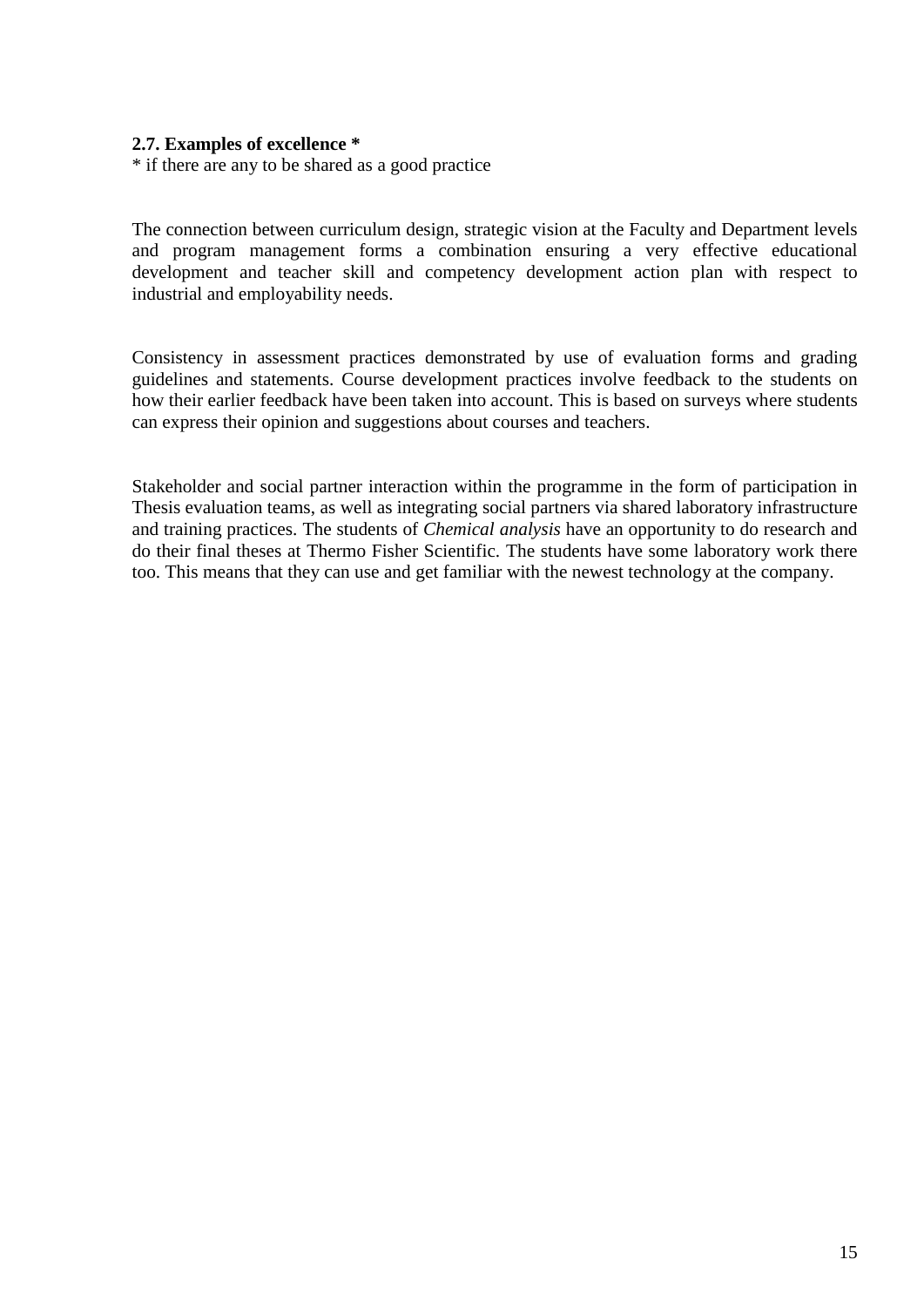#### <span id="page-15-0"></span>**III. RECOMMENDATIONS**

- 1. The study programme needs to take more active strategic stand on internationalisation, especially "home-internationalisation", to attract foreign collaborators and students, as well as to provide the students and the staff possibilities to work in international setting and practice locations. This requires the Faculty to be proactive in developing English language skills and actively seek and realise mobility opportunities. This will support the future needs of students and staff to adapt into global labour and science markets.
- 2. The Faculty and the Department of Chemistry need to update the strategic insight on *Biochemical testing* specialisation with respect to the changes in society and industry.
- 3. The Faculty and the Department of Chemistry need to develop proactive ways to implement formative and constant assessment methods of skills and competencies with the increasing use of innovative teaching methods. The possibilities of ICT and virtual learning platforms should be investigated in order to support meaningful informal training. Further development of continuous and program-related teacher training models is needed to support the implementation of innovative teaching and assessment methods, and second-language educational activities.
- 4. The use of student and stakeholder surveys need to be upgraded to be also used as a strategic planning tool and in support of developing the quality assurance system.
- 5. The study facilities need to be updated according to industrial counterparts and health and security requirements as much as is financially viable. Hands-on practices are to be increased to the maximum extent of facilities, teacher resources and social partner collaboration.
- 6. Teachers should be more actively participating in research and the faculty could benefit from increasing the number of doctoral degree holding teachers engaged in scientific research. The current professional development of teachers could benefit from a continuous working life-related practise within the industry or other higher education institutions similar to that offered to the students within the study programme.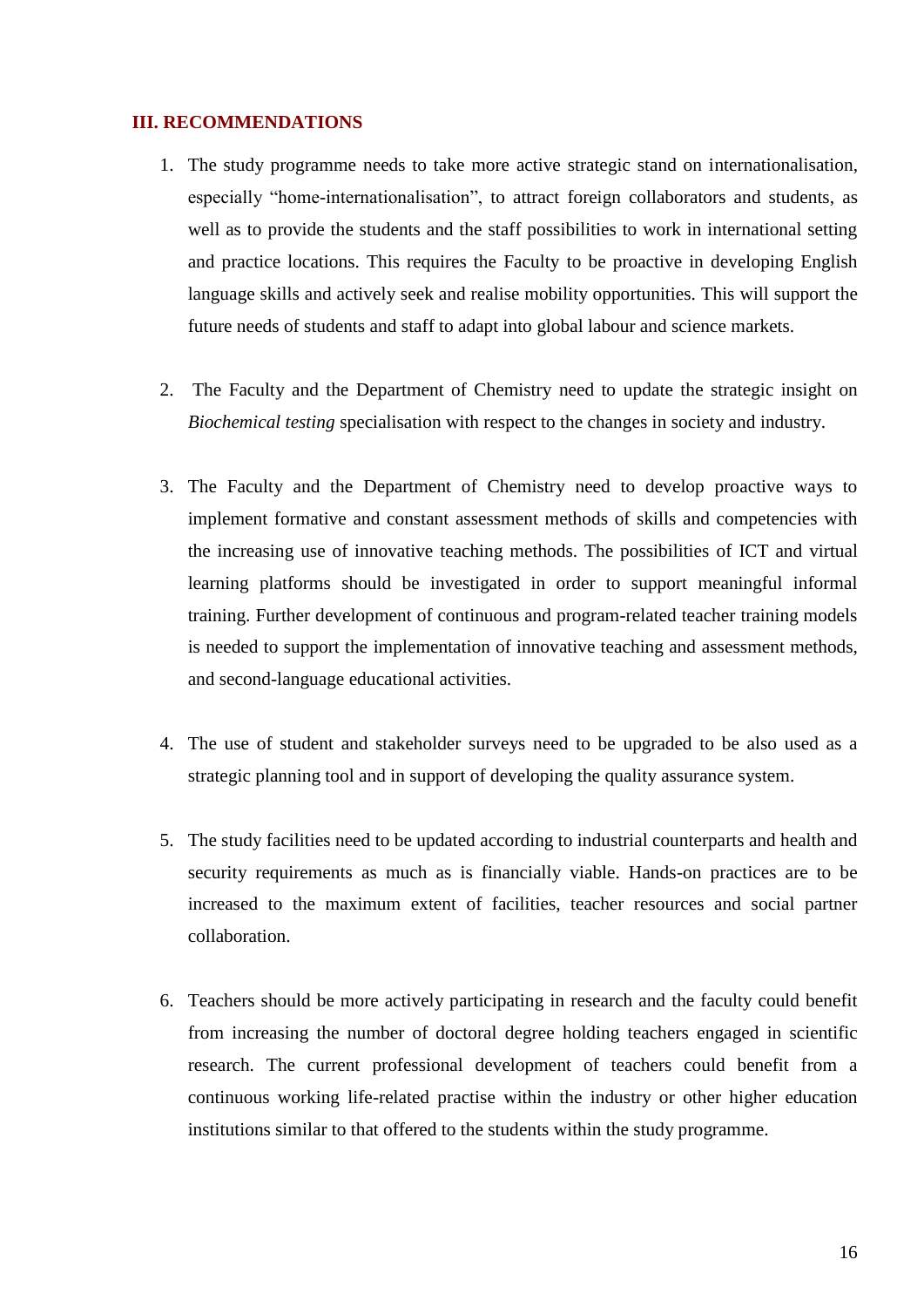#### <span id="page-16-0"></span>**IV. SUMMARY**

The Review Team acknowledges the positive impression and culture of action at the Vilniaus Kolegija, the Faculty of Agrotechnologies and the Department of Chemistry. The Team was impressed on a very well managed study programme, which provides a profound strategic vision and action plan of study programme development with respect to the needs and requirements of industry and employment of graduates. The atmosphere at the Department of Chemistry was very enthusiastic overall, and the interviews provided positive and very informative discussions. Moreover, the ownership of the SER at the Department was notable and the quality management system was well established within the Unit.

The main target for the programme is to educate professionals whom are applicationoriented, have skills in laboratory practises, and have scientific knowledge and insights on technological aspects of practical laboratory environment tasks. As the labour market is migrating towards an increasing need of analytical chemistry specialists, technologists and technicians, and laboratory assistants, for which the current programme and its content is well prepared to answer.

The programme aims and learning outcomes are well defined. The content of the courses, experimental hands-on sessions, practises with industrial partners and in laboratory environments of collaboration partners support the achievement of learning outcomes and demands. Especially, the compulsory practises underline the connection with industrial environment, and provide valuable insight on laboratory experiences in real life surroundings. The development of the curriculum involve feedback from the stakeholders and the alumni, and there is a clear top-tobottom view on the practises and possibilities of curriculum development. The content of the programme does reflect the latest achievements and technologies in the field of laboratory-based testing. However, since the area of education is highly affected by developments and technological advances as well as legislative changes, there is a need for constant reflection of curriculum contents and learning outcomes.

The involved teaching staff is very adequate to ensure learning outcomes, the success of the study programme, and constant personal-like support to the students in their studies. On the other hand, there is a need for long-term strategy for teacher skill and capability development, especially in the areas of education in English language and incorporating research activities into the curriculum and for development of research-based teaching activities.

The study programme relies heavily on the possibility of research work and practices at the student laboratories or in social partner laboratories like the Thermo Fisher Scientific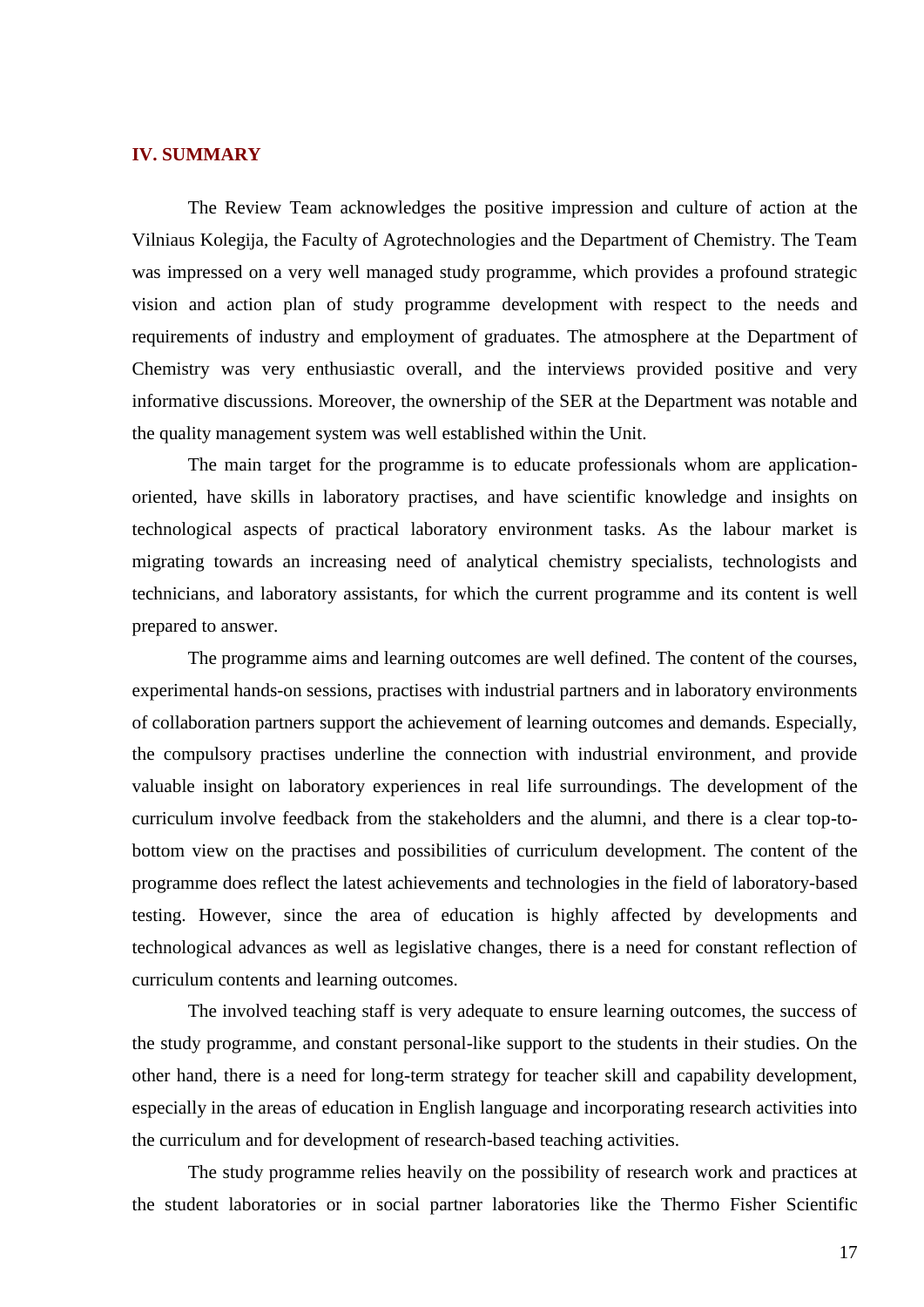company. Since the study programme aims for mid-level education needed by the industry, it is noted to be advisable to increase practical exercises and hands-on training to support laboratory skills and competences valued by the industry. Also, the possibility of pursuing final theses projects in industrial setting is regarded as a valuable aspect of the programme.

The strategic planning and reactive programme management have created a wellestablished interaction and shared responsibility scheme between the Department of Chemistry and the industry, especially Thermo Fisher Scientific. The collaboration does benefit the training programme and provides a very efficient way to introduce the students into practices and methods used in the industry.

The current quality assurance practises at the Faculty and the Department of Chemistry ensure a clear connection between strategic planning, study programme and personnel management and learning outcome monitoring for development purposes. The feedback surveys are constantly used to improve the study programme activities and practices. However, there is still space for the same data to be used on the management level to affect the strategic planning and personnel development plans. The outcome is a study programme valued by the students, by the stakeholders and the social partners being a programme which lead to employment and well qualified laboratory specialists needed on the labour market.